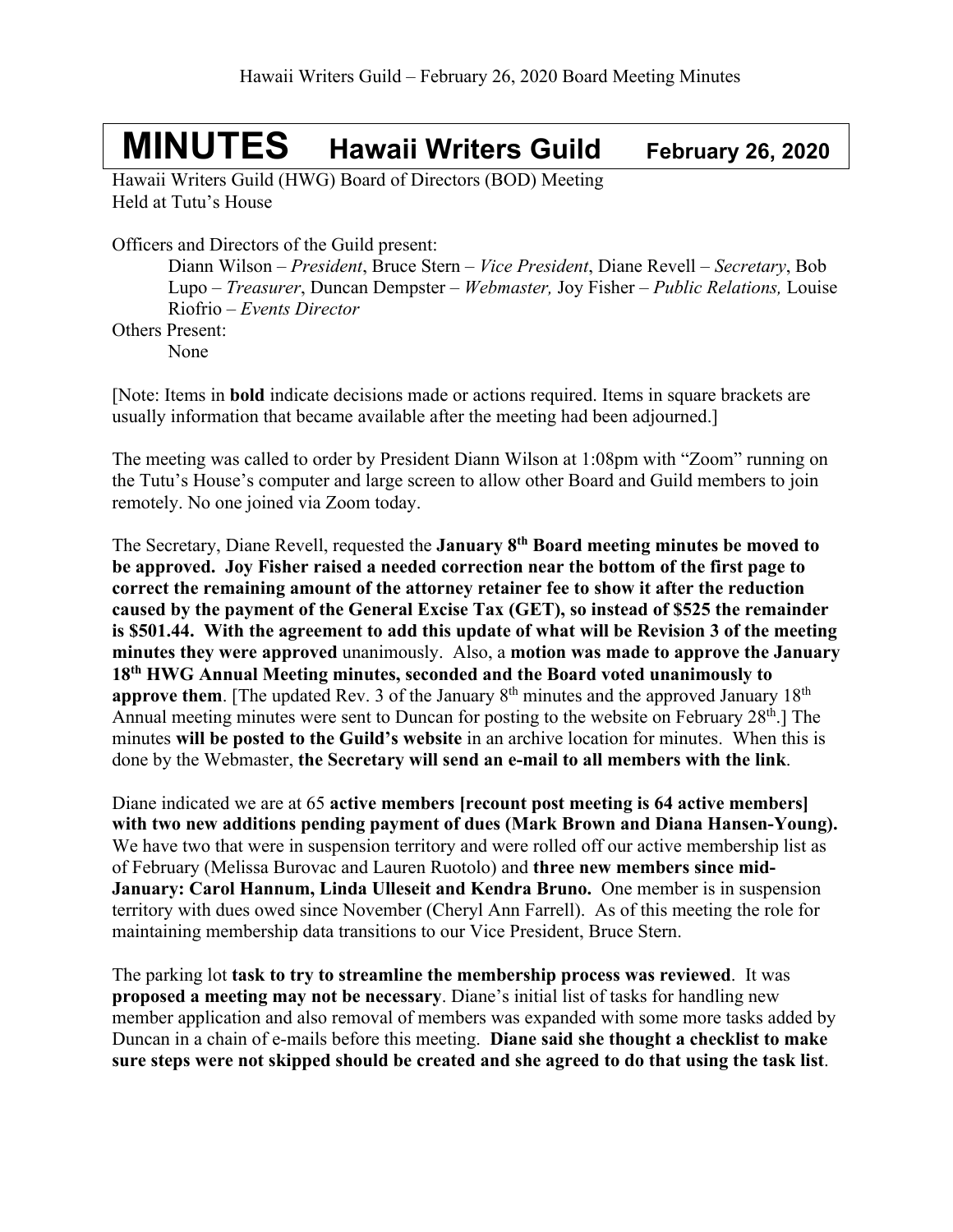On January 30th Diane had checked our Guild mailbox and **we had received approval from the IRS for our application as a 501(c)(3) qualified federal tax-exempt charity with the effective date back to the date of our incorporation with the State of Hawaii: November 28, 2018.** A copy of the approval letter is available on our HWG website in the Guild Business section. With this in place we considered **two related next steps**.

- 1. **One was to join Hawai'i Alliance of Nonprofit Organizations (HANO) which provides many services for nonprofits for more efficient operation**. Their mission is "to unite and strengthen the nonprofit sector as a collective force to improve the quality of life in Hawai'i." More information is on their website: https://hano-hawaii.org/about/. The **annual fee is \$100**. There was discussion. Diane and Joy had looked over their website and found it had useful information and they offer on-line courses free to members. Treasurer, Bob Lupo confirmed our budget could handle the expense. **A motion was made to join, it was seconded and approved unanimously**.
- 2. The second **proposal was to have Shawn Nakoa, our attorney, attend one of our meetings to make sure the Board was aware of their duties as a 501(c)(3) qualified charity as she had proposed earlier in the process of our application**. Joy is our liaison with the attorney's office. The discussion after a move to approve this revolved around knowing if we would be charged for the attorney's time and if so how much. The Board approved a conditional option for the attorney to provide the information at our next meeting depending on the cost. A guess of her fees for this and the time needed had us consider up to \$100 - \$200, not sure about more though free would be best. We still have \$501.44 in our retainer account with the attorney and the money would come from that, but we did not think it should use the full amount. **Joy took the task to see if Shawn could attend our next Board meeting on March 25th and if there would be a fee and if so, how much.** She would then **relay the answer to the Board members via e-mail and we would vote on-line to approve or disapprove** based on the anticipated cost. **[Joy heard back from Shawn on March 2nd who said she could do basic board training for HWG on March 25, 2020. She would charge \$375.00 plus tax**. The open question from **Diann Wilson is how much time Shawn would need because if more than 30 to 45 minutes, it might be hard to do that and our 2020 planning at the same meeting**. Waiting on that response to vote to proceed or not.**]**

**Treasurer**, **Bob Lupo, had provided the HWG Treasurer's Log for January 2020 with current bank balance and recent income/expenditures (Attachment 1) and one for most of February current to February 25<sup>th</sup>** (Attachment 2). He summarized the log data for our meeting with **our bank balance as of end of January at \$1,456.37 with \$600 of that reserved for work to make us an official 501(c)(3) qualified charity, so \$856.37 for Guild operations**. January had many significant expenses paid related to the annual meeting held January 18<sup>th</sup>. **With the recent approval of our 501(c)(3) qualified charity application, the \$600 reserved funds can be returned to the Guild operations fund** in March. Bob also summarized the log data for this month with **our bank balance as of February 25th at \$1,736.37 with four member dues renewals and three new members initial dues.** His attached log still showed the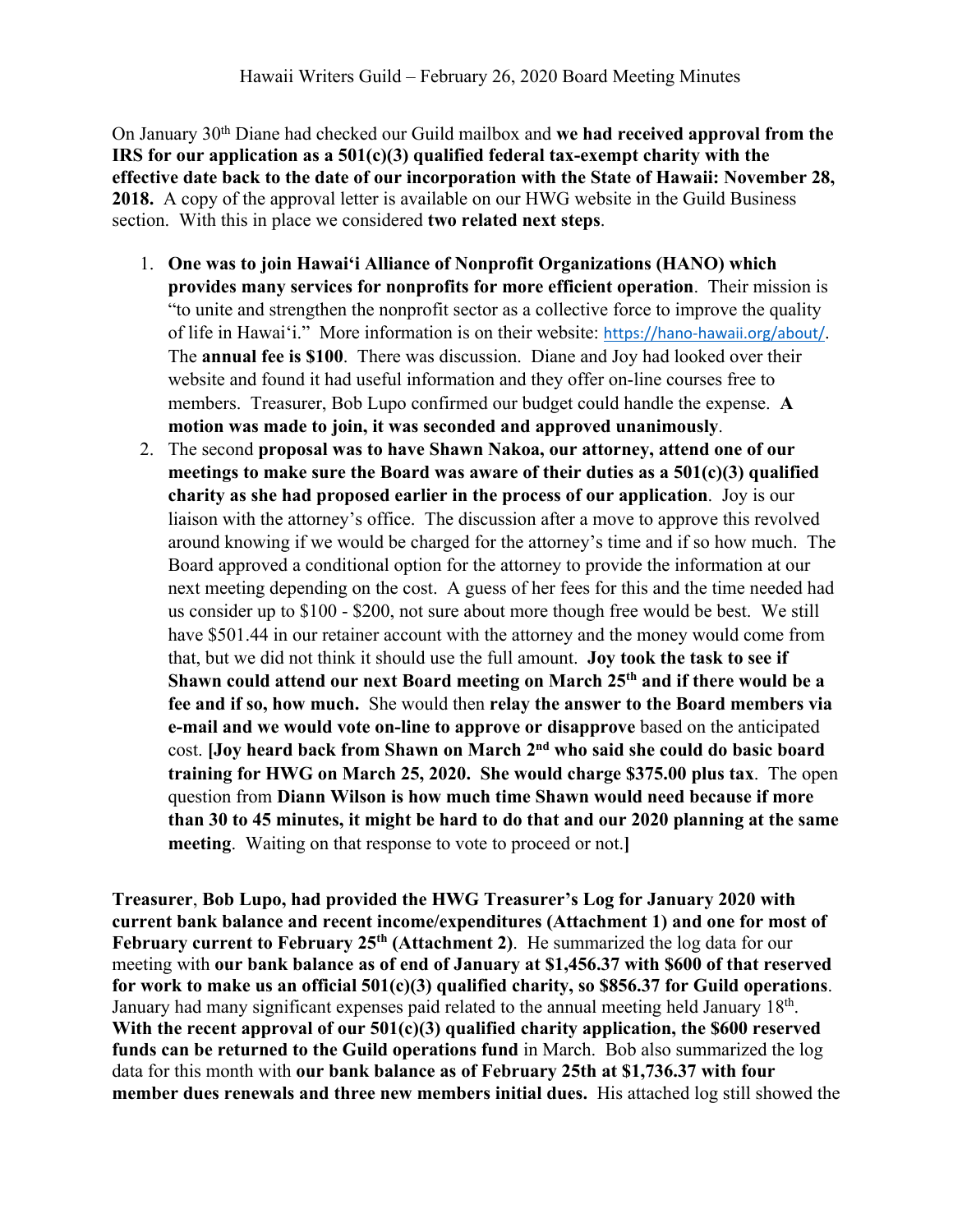reserve funds, but that will change in the future. He also wrote a couple checks at the end of our meeting to reimburse payments for our Waimea pop-up bookstore table (\$60) and one for our February Writers Voices event use of the Tutu's House room (\$25). He also mentioned **he will be ordering new bank account checks** as he used the last two today.

Related to our new status as a **501(c)(3) qualified charity that is affective as of November 28, 2018, Bruce Stern raised the issue of needing to file our federal tax forms maybe as far back as 2018**. Joy said the **appropriate tax form would be a 990, 990 EZ or 990 N** as listed on the approval letter. She thought one could not file beyond the tax period of a given year (so 2018 would be too long ago). Diane mentioned **the letter also states if the tax form is not filed for 3 consecutive years our exempt status would automatically be revoked**. **Bob Lupo agreed to look into the appropriate 990 tax form before the next meeting and we can file it for 2019**.

## Committee Reports:

**Our Webmaster, Duncan Dempster** said he has been reviewing and making updates to the website making sure it was current as a few items were out of date. He **is also working to setup the website for the eighteen selected writings of the Literary Review for their on-line publication of** *Latitudes* **via our website. The Literary Review group meets next week, and the publication could occur shortly after that.** It was suggested that perhaps **we should arrange a public reading of the selected writings in the Literary Review. Joy thought that would be a great idea and indicated with the number of selections it may require two separate events.**

**Duncan proposed we investigate applying for the Amazon Smile program**. If accepted into the program and users choose to designate us as their charity of choice, we would receive a small fractional percentage of the orders by those who use Amazon Smile. There is a rather complex form to apply. **It was agreed by the Board that Duncan should pursue the Amazon Smile program for the Guild**.

**The Public Relations Director, Joy Fisher**, said the **February 13th Writers Voices write-up is on the website's Guild News page**. It was our first one at the large room of Tutu's House and went very well with 17 attendees. She said the **next Writers Voices event will be on April 19th at Tutu's House from 6:00pm-7:30pm.** They will be **on the 2nd Thursdays of every other month**.

## Joy also **posted to the Guild News on our website a report on our recent approval as a 501(c)(3) qualified charity that included the history of the Hawaii Writers Guild from its initial beginnings up to this point**.

Between Joy and Diann Wilson, we've had some of our Guild or writing support group events make it fairly often into the Kohala Mountain News monthly paper. For inclusion the paper's guidelines prefer coverage that includes participants from North Kohala.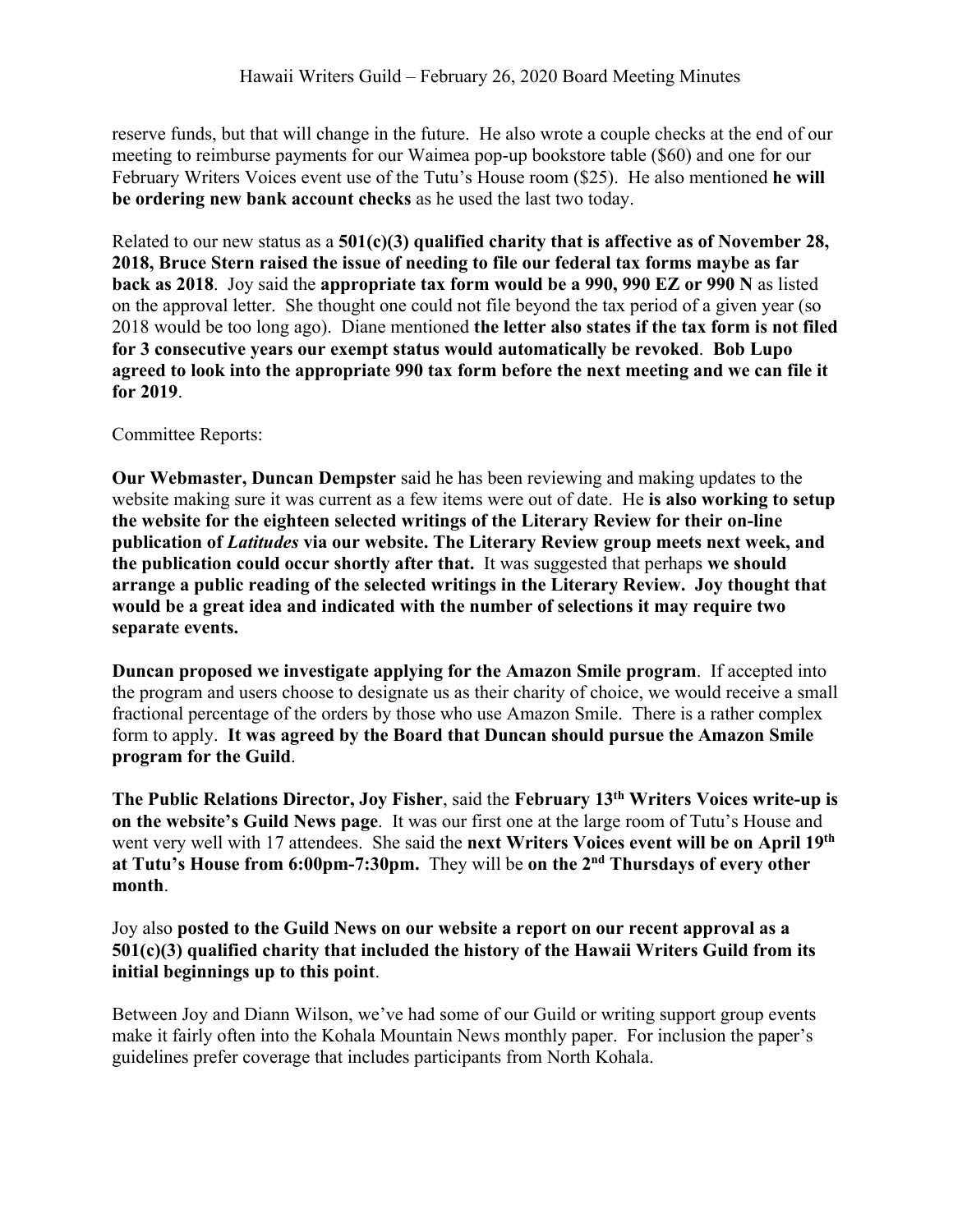**Joy is working to see if Nancy Baenziger is still interested in being an editor for a Guild Newsletter** in any capacity as earlier she said she was interested but did not have time right now as she is working on another newsletter for her community. But others will be considered. The **ad for the position** is at the top of the Guild News page of the HWG website: https://www.hawaiiwritersguild.com/guild-news.html.

The committee to establish an **on-line Literary Review,** *Latitudes,* **has selected eighteen of the submittals for on-line publication and** sent out **e-mailed letters to authors** of each submittal **to indicate whether their writings were selected or not.** The committee's next **meeting on March 18th will set the publication date.** 

**Louise Riofrio, Events Director,** reported on recent and upcoming events. **She also announced she will be gone as of March 16<sup>th</sup> and into September as she has work on a variety** of cruise ships as a lecturer related to her books**. Diann wanted to know for sure Louise's Guild Events Director activities would be assigned to specific people while Louise was gone.**

**Louise said the current members active with the pop-up bookstores will handle those in her absence. [Announcements will need to be posted** via our Google Group to the members **by a Board member – so this will need to be coordinated.] Currently pop-up bookstores are planned to be held twice a month on the 1st and 3rd Saturdays**. The most recent pop-up was held on February 15th. The **next one will be on March 7th**.

**One item to be covered in her absence is that in May the liability insurance will need to be renewed and modified if needed based on Guild event planning for the rest of the year. [**Last year it was \$131.81 paid for by Bob Lupo to The Event Helper as a donation to the Guild in May.]

**The Cherry Blossom Festival day went very well with big crowds. For that event Parker Center refunded Louise \$50.00 cash (which she handed off to our Treasurer)** since we sent them \$100.00 and they gave us a special rate of \$50.00 due to the location assigned and their having misplaced our original paperwork. **Leiolani who manages Parker Center would like us to do the First Saturday craft fair for just 25.00/day if we want to pursue that**. This would make two pop-up bookstores each 1<sup>st</sup> Saturday if we took that on or we could change the Saturdays we do the bookstores in Pukalani Stables at the Farmers Market if we coordinate with them when we update the liability insurance.

**Merry Monarch Festival is the week of April 15-18 and as a 501(c)(3) charity we can have a table for free at the Nani Mau Garden venue** for arts and crafts held during the festival. This could be a **good opportunity for those Guild members south and east on the Big Island to participate in a pop-up bookstore** sponsored by the Guild. The 18<sup>th</sup> would overlap with a Waimea pop-up bookstore, so coverage would need to be planned accordingly. [A second banner might be useful when we have these double events.] **Louise was going to fill-in and submit the forms to participate** (http://www.hawaiiartsandcraftsfestival.com/hawaii-arts- crafts-and-food-festival-2020.html).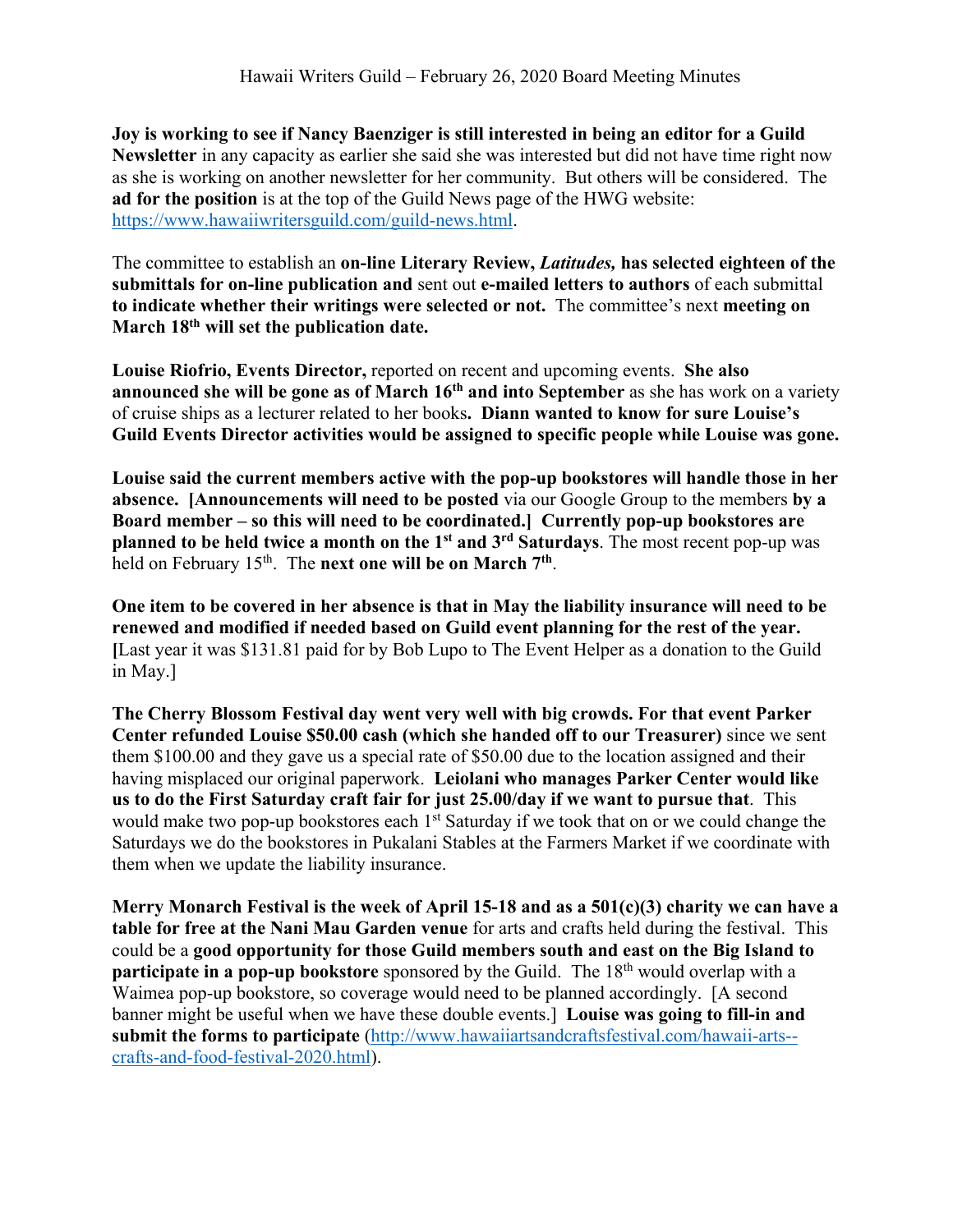**Christmas in July at the King Kamehameha Hotel in Kailua-Kona** is another future event to keep aware of and submit the required forms. The Guild has attended the last few years with good results for book sells.

**A new event for consideration would be HawaiiCon at the Sheraton Kona Resort & Spa at Keauhou Bay September 24<sup>th</sup> – 27<sup>th</sup>**. Louise mentioned she has attended in the past and found it a fun and enjoyable event that draws a good crowd.

**While at this year's annual meeting, for the annual meeting for next year, Holly and Eila Algood said they would help with that planning when the time comes to make it a zero waste, sustainable event with more vegetarian food options**. We had used left over and reused plasticware from last year this year and that was one thing that prompted their offer as well as limited vegetarian selections.

**Eila, Director for North Kohala**, was unable to attend. Joy indicated **Eila had set the next public reading to be held at the North Kohala Library for Monday, March 30th in the evening**. When Eila returns from a current trip later this week she plans to send out more information to the Guild members.

**Bryan Furer, Director for Volcano**, was not able to attend the meeting. The **Volcano Writers Group is planning a public reading on Saturday, March 21st from 5pm-7pm at Ira Ono's Volcano Garden Arts to highlight works from their book** *Out of Our Minds: Voices from the Mist* that is nearing completion. Joy said she plans to go, Diane indicated she would also be interested. A carpool was suggested as a possibility. We have not had Board participation by Bryan for many months, so **this could also be an opportunity to see if he plans to stay with the Guild Board or if someone else in the Volcano group might provide more liaison with the Guild.**

**Bruce Stern, Vice President**, did say he had **been able to port the membership data Diane provided in Excel to the spreadsheet/database application he uses as he gets ready to take on the membership maintenance tasks.** He did mention he has some trips scheduled that will have him away from Hawaii in May and some other dates that we may need to account for in our planning of Board meetings.

**Our President, Diann W. said regarding more student members** she has made repeated tries to locate and establish contacts with the appropriate school personnel in two or three high schools but **has not had any response so will drop this for now**.

**At the annual meeting Diann had collected post-it notes with ideas from our members who attended as to what they would like from the Guild in 2020**. She was surprised about how many ideas were collected. She had typed them up, but unfortunately, they did not make it to this meeting. **She will send them to the Board shortly and we will use them for 2020 planning as a major part of next month's Board meeting**. With this planning activity and plans to have the attorney come, we discussed starting our March 25<sup>th</sup> meeting earlier and agreed upon a noon start time. [After the meeting Diann confirmed with Tutu's House staff the room would be available for us to start early.]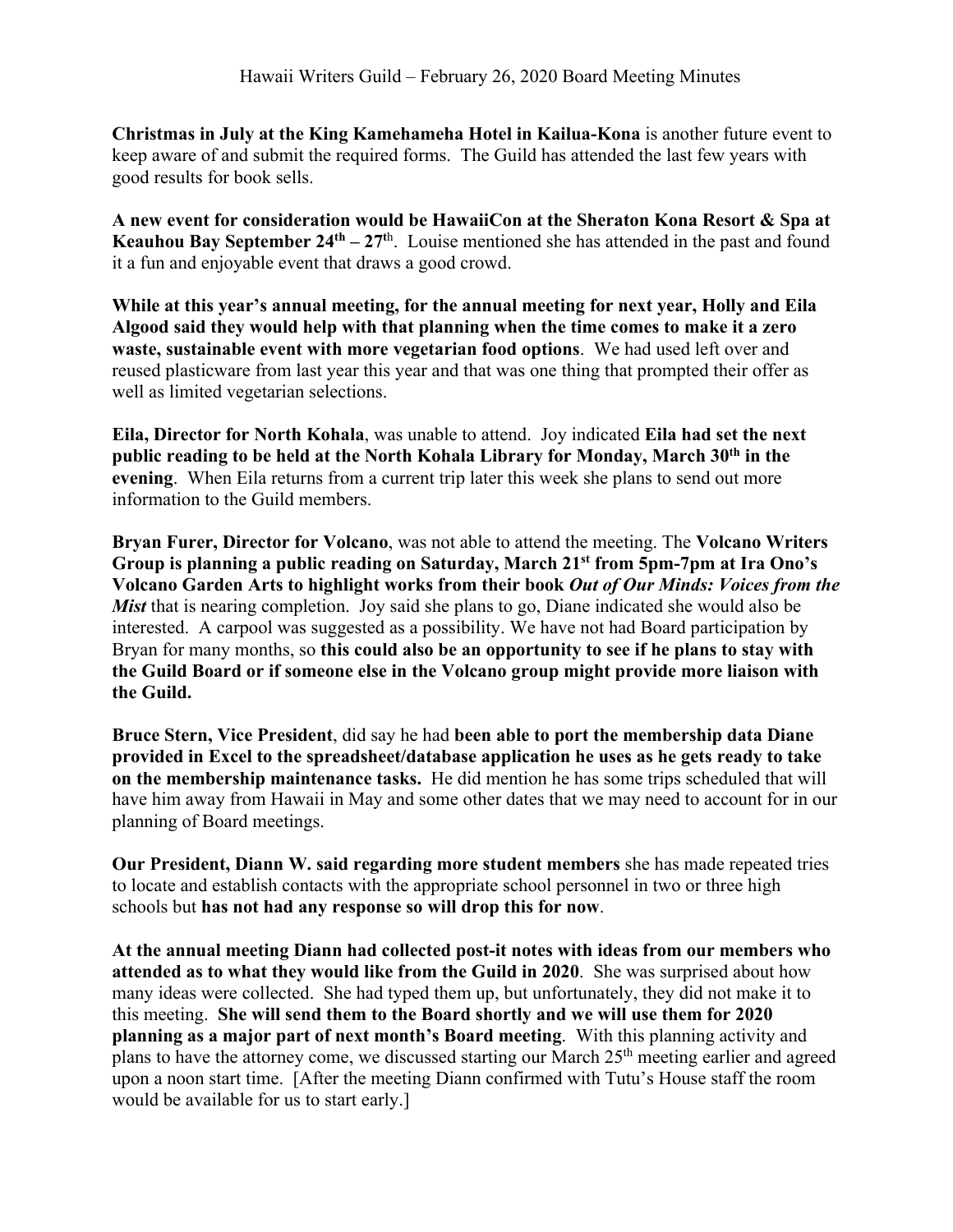The **next regular Board meeting date** was set for **Wednesday, March 25th** at **noon -2:45pm** at Tutu's House. **Note this is an earlier than usual start time by one hour as we have our planning for 2020 to do and may have our attorney, Shawn Nakoa, come to let us know the responsibilities of the Board due to our new status of being a qualified 501(c)(3) charity**.

**For those who cannot come to Waimea on the Big Island to attend the Board meetings, we do have Zoom active to allow remote attendance via a computer and internet**. Each meeting agenda includes the specific meeting information for joining via Zoom and tutorials can be found on-line.

The meeting was adjourned at 2:08pm.

Respectfully submitted, Diane Revell, Secretary

Announcements:

- The **next regular Board meeting time and place: Wednesday, March 25th at noon – 2:45pm at Tutu's House** at 64-1032 Mamalahoa Hwy # 305, Waimea, HI 96743. Attendance via internet will be offered.
- **Requests for items to be added to the agenda for the next regular Board meeting** should be **sent to the President Diann Wilson and Secretary Diane Revell at their email addresses** (island.diann@gmail.com and diane.b.revell@gmail.com) 10-days prior to the next meeting, so **by March 15th**. The **agenda will be e-mailed March 20th** five days prior to the meeting.
- Parking Lot:
	- **a. Consider Guild participation in Sept. 24-27, 2020 HawaiiCon** at the Sheraton Kona Resort & Spa **Who:** Board **Due:** March 25, 2020 (put on 2020 planning agenda)]
	- **b. Determine events for May 2020 – April 2021 and renew event liability insurance in May. Who:** Board **Due:** early May 2020 (put on 2020 planning agenda)

Attachment 1: Hawaii Writers Guild Treasurers Log for January 2020 Attachment 1: Hawaii Writers Guild Treasurers Log for February 2020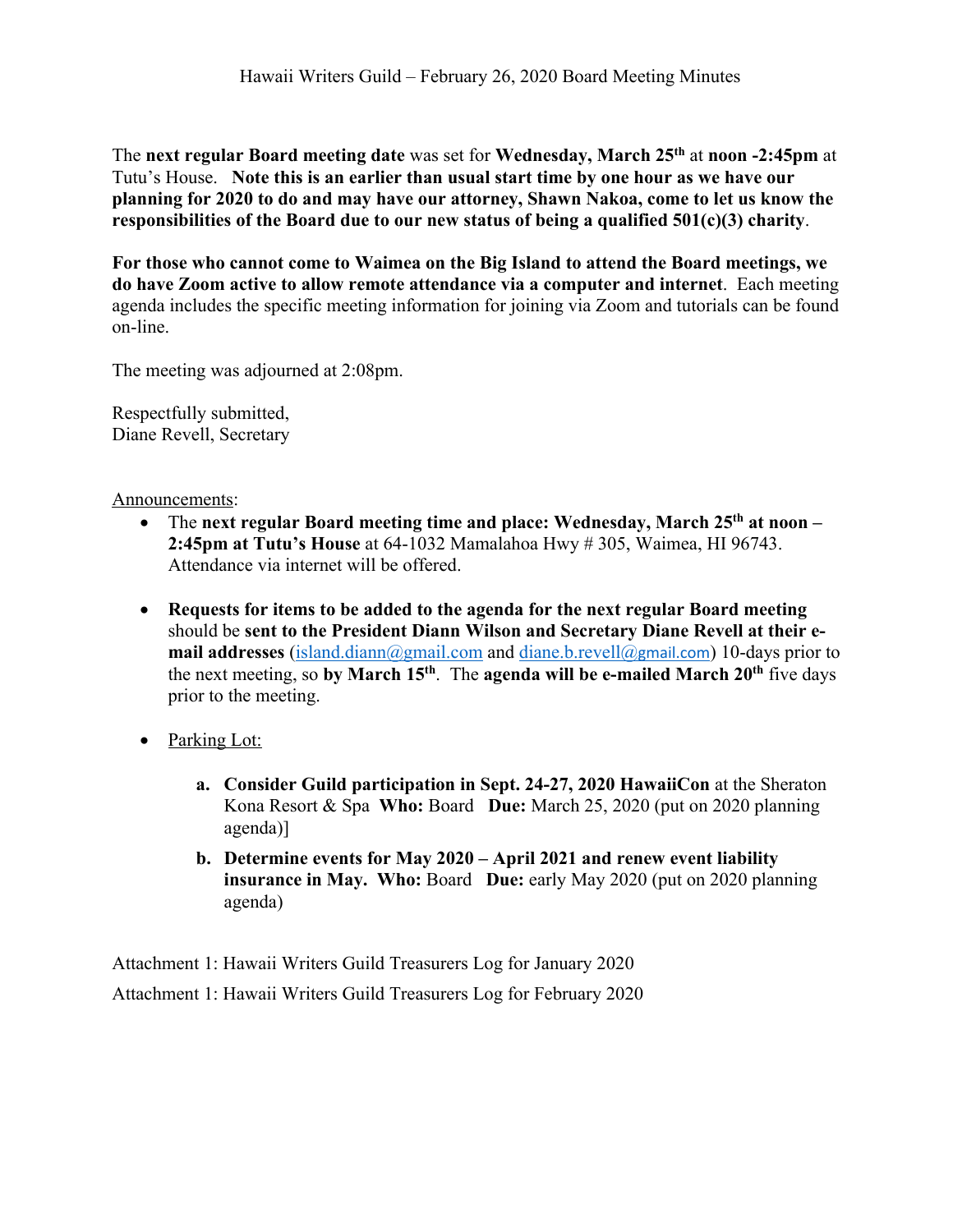| Hawaii Writers Guild Treasurers Log for January 2020                    |            |  |
|-------------------------------------------------------------------------|------------|--|
| American Savings Bank Bank Balance as of 12/31/2019                     | \$2,392.63 |  |
| <b>January Inflows</b>                                                  |            |  |
| Cece Johansen member renewal,                                           |            |  |
| 1/8/2020                                                                | 40.00      |  |
| Donna Maltz member renewal, 1/8/2020                                    | 40.00      |  |
| Mark Kelly new member due, 1/21/2020 (PayPal)                           | 40.00      |  |
| <b>Total January Inflows</b>                                            | 120.00     |  |
| <b>January Outflows</b>                                                 |            |  |
| Pop-Up Event, check debited 1/8/2020                                    | $-60.00$   |  |
| Pop-Up Event, check debited 1/8/2020                                    | $-90.00$   |  |
| Cherry Blossom Festival, check debited 1/8/2020                         | $-100.00$  |  |
| Foodland Annual Dinner, food expense, debited 1/18/2020                 | $-234.46$  |  |
| Diane Revell for Annual Dinner exp., debited (Lilikoi Café), 1/21//2020 | $-566.80$  |  |
| <b>ASB Monthly Fee</b>                                                  | $-5.00$    |  |
| <b>Total January Outflows</b>                                           | $-1056.26$ |  |
| Total ASB Operating Balance as of 1/31/2020                             | 1456.37    |  |
| Less 501-c-3 Reserve Fund as of 1.31/2020                               | $-600.00$  |  |
| ASB Operating Balance as of 1/31/2020                                   | 856.37     |  |